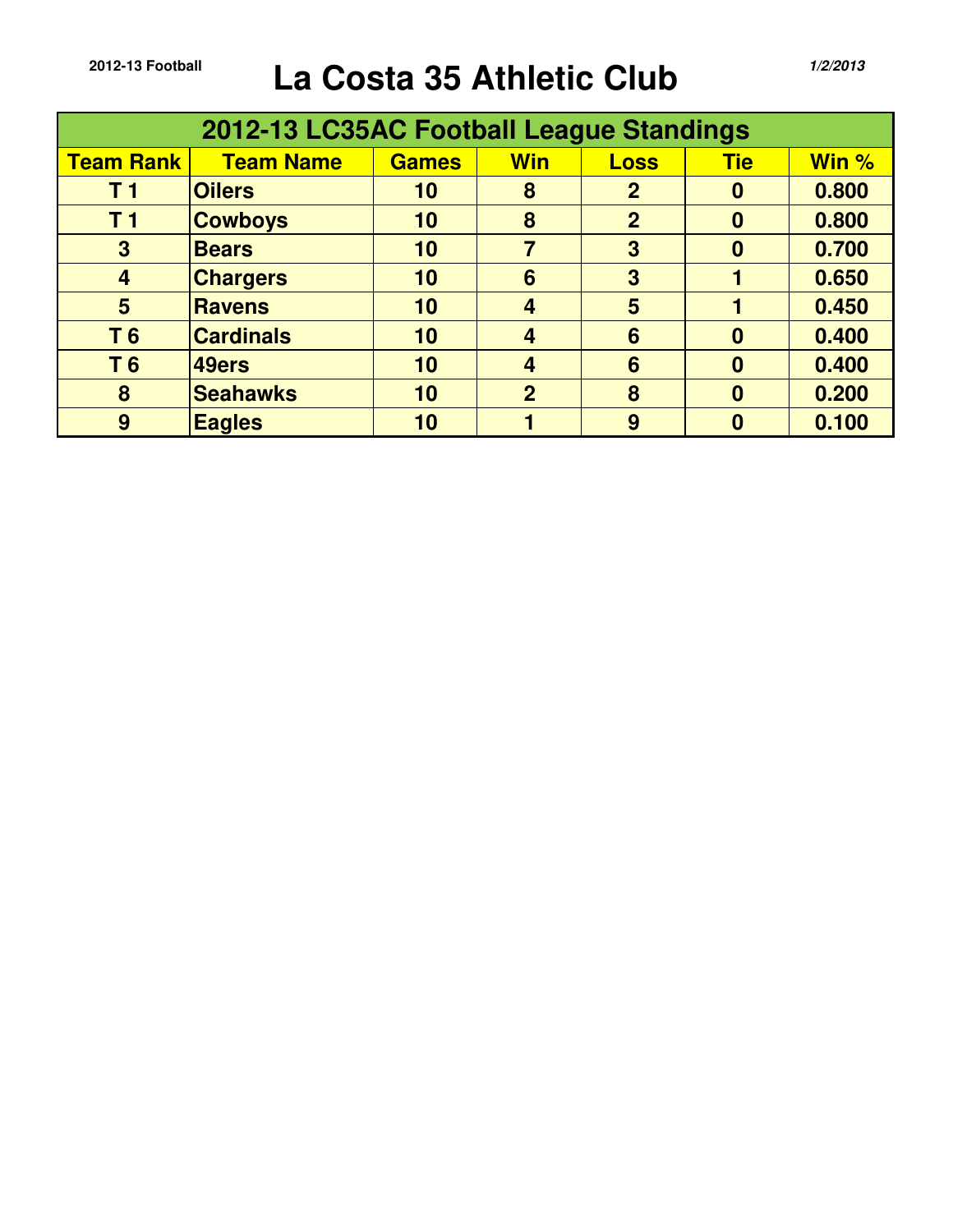|                  |                  |                 | 2012-13 LC35AC Football League Schedule                                  |              |                |                  |
|------------------|------------------|-----------------|--------------------------------------------------------------------------|--------------|----------------|------------------|
|                  |                  |                 | <b>Regular Season</b>                                                    |              |                |                  |
|                  |                  |                 | Week $#1$                                                                |              |                |                  |
| 7-Oct            | <b>Game Time</b> | <b>Field</b>    | <b>Visitor</b>                                                           | <b>Score</b> | <b>Score</b>   | <b>Home</b>      |
|                  | 8:30             | LU              | La Costa Legends                                                         |              |                | La Costa Legends |
|                  |                  | LL              | <b>Eagles</b>                                                            | 20           | 40             | <b>Ravens</b>    |
| <b>Bye Week</b>  |                  | SC <sub>2</sub> | <b>Oilers</b>                                                            | 32           | 20             | <b>Seahawks</b>  |
| <b>Cardinals</b> |                  | SC <sub>3</sub> | <b>Chargers</b>                                                          | 26           | 12             | 49ers            |
|                  | 10:15            | SC <sub>2</sub> | <b>Cowboys</b>                                                           | 19           | 13             | <b>Bears</b>     |
|                  |                  |                 | Week $#2$                                                                |              |                |                  |
| <b>14-Oct</b>    | <b>Game Time</b> | <b>Field</b>    | <b>Visitor</b>                                                           | <b>Score</b> | <b>Score</b>   | Home             |
|                  | 8:30             | LU              | La Costa Legends                                                         |              |                | La Costa Legends |
|                  |                  | LL              | <b>Eagles</b>                                                            | 6            | 42             | <b>Oilers</b>    |
| <b>Bye Week</b>  |                  | SC <sub>2</sub> | <b>Ravens</b>                                                            | 28           | 34             | <b>Bears</b>     |
| <b>Chargers</b>  |                  | SC <sub>3</sub> | <b>Seahawks</b>                                                          | 32           | 38             | <b>Cowboys</b>   |
|                  | 10:15            | SC <sub>2</sub> | 49ers                                                                    | 32           | 28             | <b>Cardinals</b> |
|                  |                  |                 | Week $#3$                                                                |              |                |                  |
| <b>21-Oct</b>    | <b>Game Time</b> | <b>Field</b>    | <b>Visitor</b>                                                           | <b>Score</b> | <b>Score</b>   | Home             |
|                  | 8:30             | LU              | <b>Bears</b>                                                             | 47           | 34             | <b>Cardinals</b> |
|                  |                  | LL              | 49ers                                                                    | 38           | 44             | <b>Cowboys</b>   |
| <b>Bye Week</b>  |                  | SC <sub>2</sub> | <b>Ravens</b>                                                            | 19           | 19             | <b>Chargers</b>  |
| <b>Oilers</b>    |                  | SC <sub>3</sub> | La Costa Legends                                                         |              |                | La Costa Legends |
|                  | 10:15            | SC <sub>2</sub> | <b>Seahawks</b>                                                          | 20           | 34             | <b>Eagles</b>    |
|                  |                  |                 | Week #4                                                                  |              |                |                  |
| <b>28-Oct</b>    | <b>Game Time</b> | <b>Field</b>    | <b>Visitor</b>                                                           | <b>Score</b> | <b>Score</b>   | Home             |
|                  | 8:30             | LU              | La Costa Legends                                                         |              |                | La Costa Legends |
|                  |                  | LL              | <b>Chargers</b>                                                          | 40           | 32             | <b>Seahawks</b>  |
| <b>Bye Week</b>  |                  | SC <sub>2</sub> | <b>Cowboys</b>                                                           |              |                | <b>Ravens</b>    |
| <b>Eagles</b>    |                  | SC <sub>3</sub> | <b>Cardinals</b>                                                         | 61           | 34             | <b>Oilers</b>    |
|                  | 10:15            | SC <sub>2</sub> | <b>Bears</b>                                                             | 42           | 34             | 49ers            |
|                  |                  |                 | Week #5                                                                  |              |                |                  |
| 4-Nov            | <b>Game Time</b> | <b>Field</b>    | <b>Visitor</b>                                                           | <b>Score</b> | <b>Score</b>   | <b>Home</b>      |
|                  | 8:30             | LU              | La Costa Legends                                                         |              |                | La Costa Legends |
|                  |                  | LL              | <b>Bears</b>                                                             | 48           | $\bf{0}$       | <b>Seahawks</b>  |
| <b>Bye Week</b>  |                  | SC <sub>2</sub> | <b>Cardinals</b>                                                         | 19           | 13             | <b>Eagles</b>    |
| <b>Cowboys</b>   |                  | SC <sub>3</sub> | 49ers                                                                    | 13           | 25             | <b>Ravens</b>    |
|                  | 10:15            | SC <sub>2</sub> | <b>Oilers</b>                                                            | 39           | $\overline{7}$ | <b>Chargers</b>  |
|                  |                  |                 | Week $# 6$                                                               |              |                |                  |
| 11-Nov           | <b>Game Time</b> | <b>Field</b>    | <b>Visitor</b>                                                           | <b>Score</b> | <b>Score</b>   | Home             |
|                  | 8:30             | LU              | <b>Chargers</b>                                                          | 39           | 38             | <b>Eagles</b>    |
|                  |                  | LL              | <b>Ravens</b>                                                            | 32           | 34             | <b>Cardinals</b> |
| <b>Bye Week</b>  |                  | SC <sub>2</sub> | <b>Seahawks</b>                                                          | 28           | 27             | 49ers            |
| <b>Bears</b>     |                  | SC <sub>3</sub> |                                                                          |              |                |                  |
|                  | 10:15            | SC <sub>2</sub> | <b>Cowboys</b>                                                           | 20           | 47             | <b>Oilers</b>    |
|                  |                  |                 | Week #7                                                                  |              |                |                  |
| 18-Nov           | <b>Game Time</b> | <b>Field</b>    | <b>Visitor</b>                                                           | <b>Score</b> | <b>Score</b>   | Home             |
|                  | 8:30             | LU              |                                                                          |              |                |                  |
|                  |                  | LL              | Ravens                                                                   | 39           | 20             | <b>Seahawks</b>  |
| <b>Bye Week</b>  |                  | SC <sub>2</sub> | <b>Oilers</b>                                                            | 33           | 13             | <b>Bears</b>     |
| 49ers            |                  | SC <sub>3</sub> | Cardinals                                                                | 40           | 48             | <b>Chargers</b>  |
|                  | 10:15            | SC <sub>2</sub> | <b>Eagles</b>                                                            | 25           | 34             | <b>Cowboys</b>   |
|                  |                  |                 | Week $# 8$                                                               |              |                |                  |
| 25-Nov           | <b>Game Time</b> | <b>Field</b>    | <b>Visitor</b>                                                           |              | Score Score    | Home             |
|                  |                  |                 | Pick Up + Make Up Games - Thanksgiving Weekend - Pick Up + Make Up Games |              |                |                  |
|                  | 8:30             | LU              |                                                                          |              |                |                  |